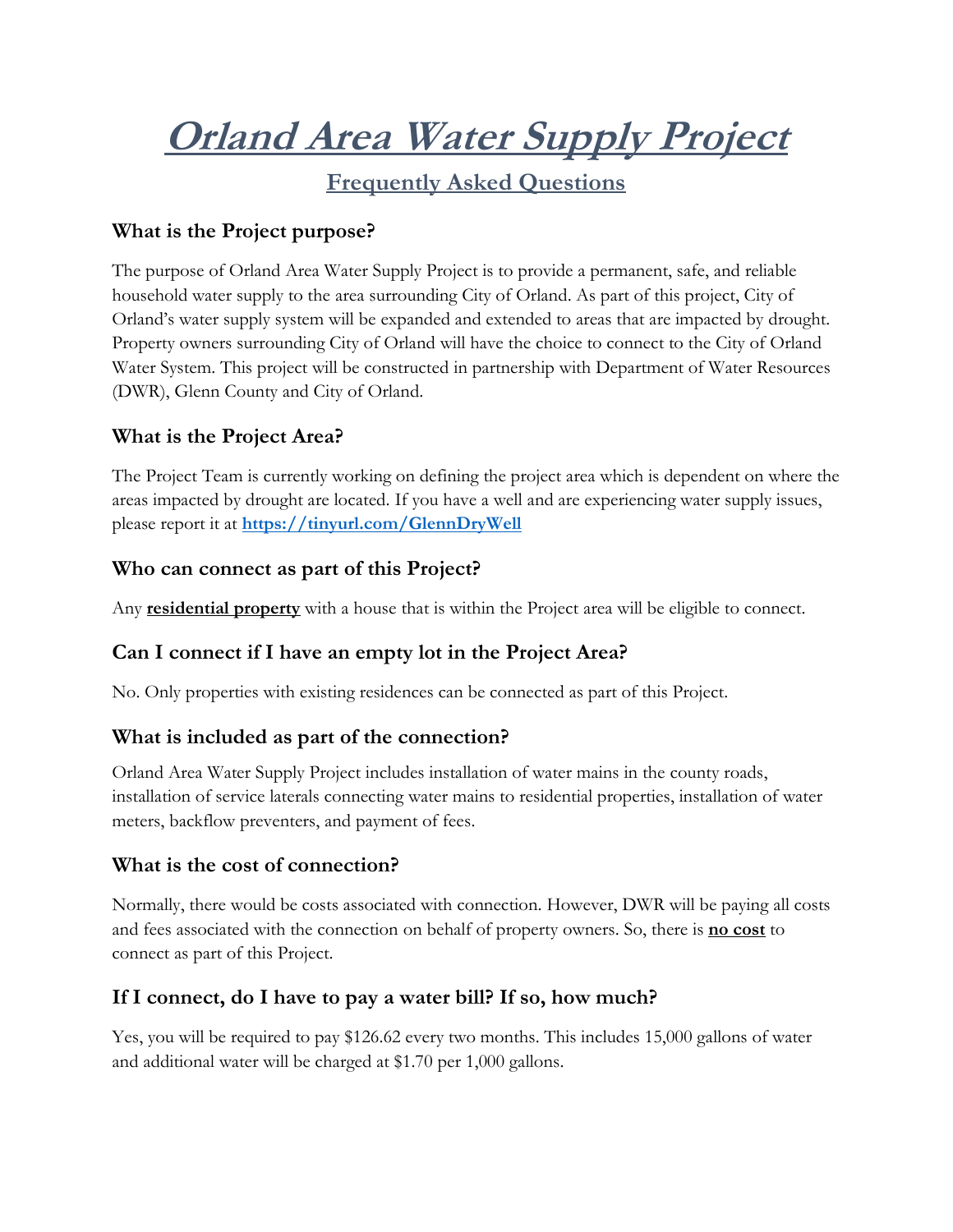

### **What is the last date to submit Expression of Interest?**

December 31, 2021

## **What is the last date to sign Extraterritorial Service Agreement?**

January 31, 2022

#### **What is the timeline for the Project?**

Timeline for the project will be determined once the areas impacted by drought are identified along with expression of interest received at **[https://tinyurl.com/OrlandWaterProject](https://protect-us.mimecast.com/s/2SgtCo2nzYslkAjXS66Wia)**

#### **If I connect, will that impact my property tax bill?**

No, there will not be an increase in the assessed value of the property and as a result will not increase the property tax.

#### **Can I connect to the City of Orland sewer system?**

No. The City of Orland sewer system is not a part of this Project.